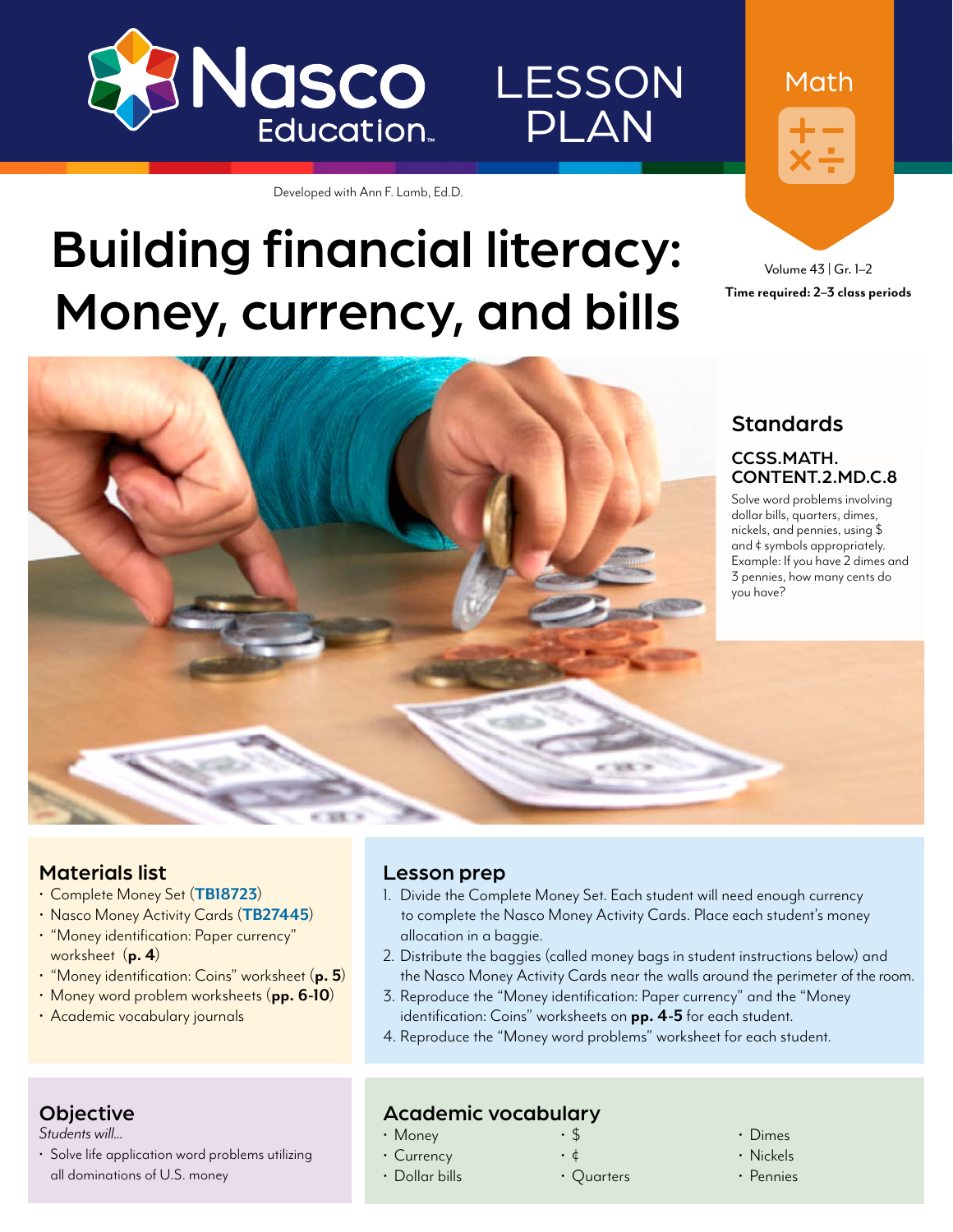

## Directions

1. Tell students they can work in pairs or independently for the following activities.

#### Activity 1

- 1. Tell students to skip, jump, or hop from their workspace to get their money bags and a Nasco Money Activity Card and then skip, jump, or hop back to their workspace.
- 2. Then, have students complete their Nasco Money Activity Card.
- 3. When students have completed one card, have them show you their answer and provide them with another card. Do this as many times as time allows.

#### Activity 2

- 1. Tell students to get out their money bags and complete the "Money identification: Paper currency" worksheet (**p. 4**). Instruct them to lay out the matching currency from their money bag in the center column and then write the amount in the right column. After they finish, have them compare answers with a partner.
- 2. Then, have them complete the "Money identification: Coins" worksheet (**p. 5**) and compare answers with a partner.

#### Activity 3

- 1. Have students get out their money bags and complete the "Money word problems" worksheet. Depending on the level of your students, have them use the pictures in the middle column to support their work. For students who are ready, provide them with the version of the worksheet without any visual cues on **pp. 8–10**.
- 2. After completing the worksheet, have them partner with a peer to review their answers or review the correct answers as a class.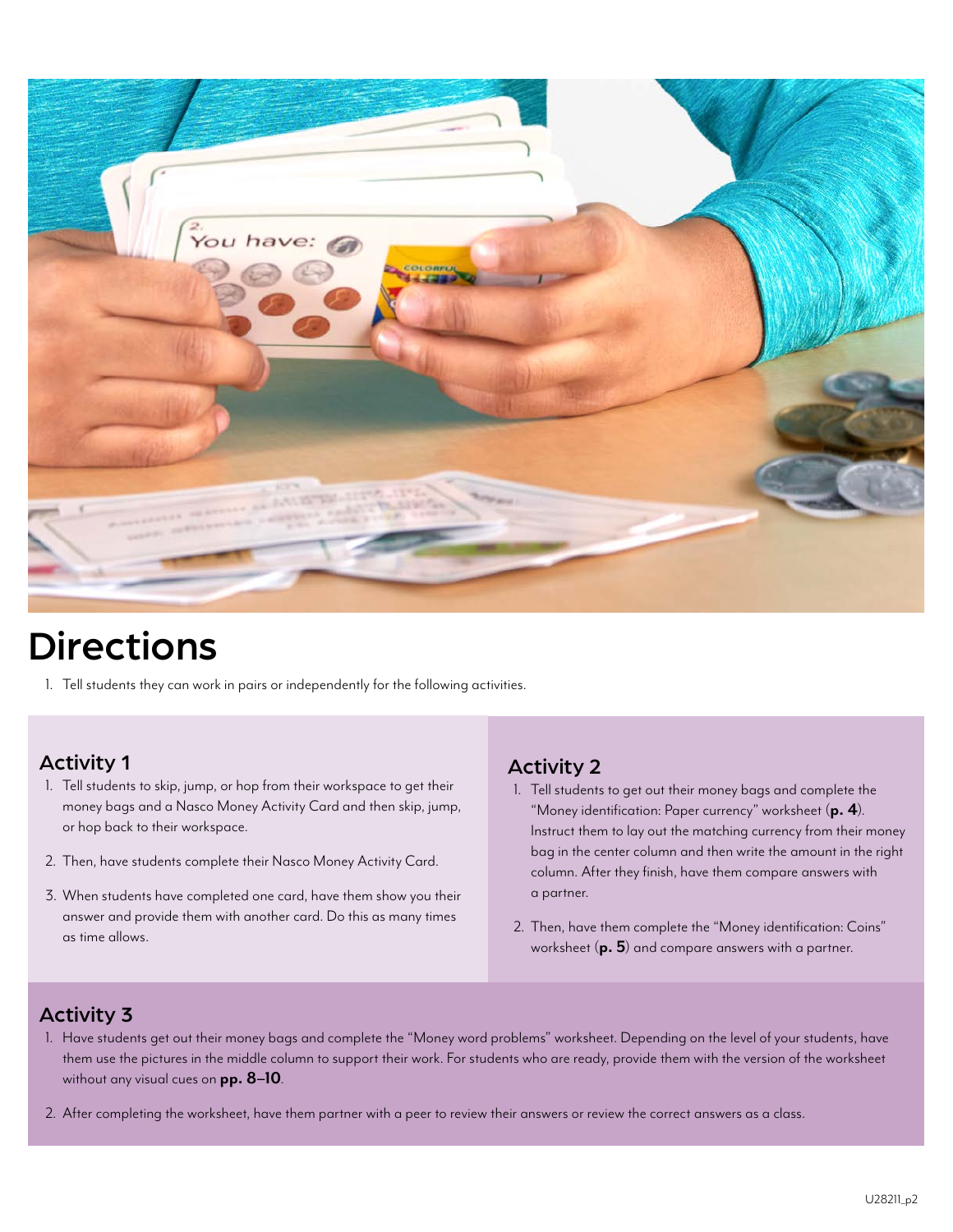#### Activity 4

- 1. Tell students to get out their academic vocabulary journal and write each of the following terms:
	- Money • \$ • Dimes
	- Currency • ¢
	- Bills • Quarters
- Nickels • Pennies
- 2. Have students do the following next to each term:
	- Define the word
	- Draw something that represents the word
	- Spell the word if it's a symbol
	- Use the term in a sentence
- 3. When students have completed the task, have them look around the room and find the nearest neighbor who looks ready to share their completed work. Have them take their notebooks to the hallway without talking. After they enter the hallway, have them start walking and quietly do the following with their partner:
	- Read their sentence for each academic vocabulary word
	- Say the word out loud if a symbol is included
	- Show their drawings
	- Say the definition of the word, followed by their sentence using the academic term
- 4. As the students are completing their walk/pair/share, stand in the doorway, encouraging respect with your body language as you monitor both groups of students. Have partners show you their notebooks as they walk through the door.



#### Extension

Tell students you want them to pay attention to any problems they are asked to solve that involve money. Provide a time each day where students can write down what they hear about money and any problems they solve involving money each day. This helps them see the real-life application of their family's decisions involving money and be able to show and tell their families what they are learning in school.

Then, have students talk with their families about what they want to do after they graduate high school. Tell students to remember the conversation as a picture they can draw the next day to share at a future conference with their family.

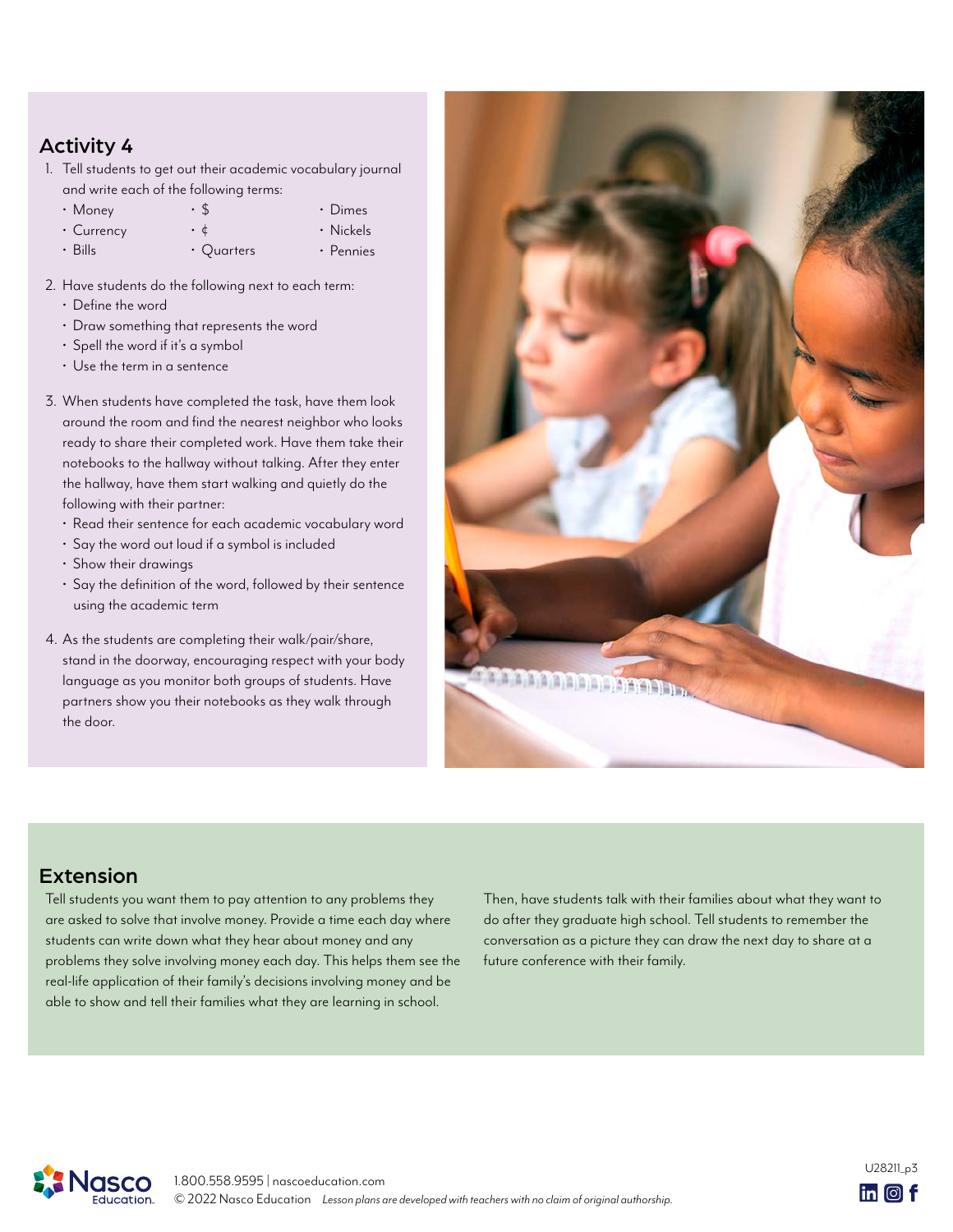## Money identification

Name: \_\_\_\_\_\_\_\_\_\_\_\_\_\_\_\_\_\_\_\_\_\_\_\_\_\_\_\_\_\_\_\_\_\_\_\_\_\_\_\_\_\_\_\_\_\_\_\_\_\_\_\_\_\_\_\_\_\_\_\_\_\_\_\_\_\_\_\_\_ Date: \_\_\_\_\_\_\_\_\_\_\_\_\_\_\_\_\_\_\_

| <b>United States currency</b>                                                                                                                                                  | Money bag match | Number value   |
|--------------------------------------------------------------------------------------------------------------------------------------------------------------------------------|-----------------|----------------|
| <b>STEP AND A PERSONAL PROPERTY</b><br>THE UNITED STATES OF AMERICA<br>3542754F<br>03542754F<br>2 baballado<br><b>A A ROONE DOLLAR OF A A R</b>                                |                 |                |
| RESERVE<br><b>РЕГИЗИАТ.</b><br>$N$ CFT3<br>JD 24448884 A<br><b>OF AMERIC</b><br>D4<br>JO 24448884 A<br>la hartete des<br>DOLLARS                                               |                 |                |
| <b>PEDERAL</b><br>RESERVE NOTE<br><b>THE UNITED STATES</b><br>IF 50180678 A<br>F6<br>IF 50180678 A<br>Kathelike<br>they taken<br><b>MUSA</b><br>DOLLARS                        |                 |                |
| P<br>талинат<br><b>ITEMPRETE</b><br>NQTT<br>JC 61603263C<br><b>DATEED TAXESE</b><br>C3<br>JC 61603263C<br><b>Ryram REED</b><br>Con Branchista Fisc<br><b>TWEEN IN DOMENIES</b> |                 | $\mathbb{S}$ . |
| $50$ $\mu$ $m$<br><b>RESERVE ACTS</b><br><b>UNITED STATES</b><br>ID99889638A<br><b>ОРАМБИТСА</b><br>D4<br>美美<br>X 1099889638A<br>50 mm monus                                   |                 | - 5 -          |
| <b>EXAMPLE 100</b><br>100<br>LG 04727792 +<br><b>CARL CARD CLASS ROOM</b><br>C7<br>$7 - 76$<br>LC04727792<br>lar kumbola ila<br>700<br>roop                                    |                 | $\mathcal{S}$  |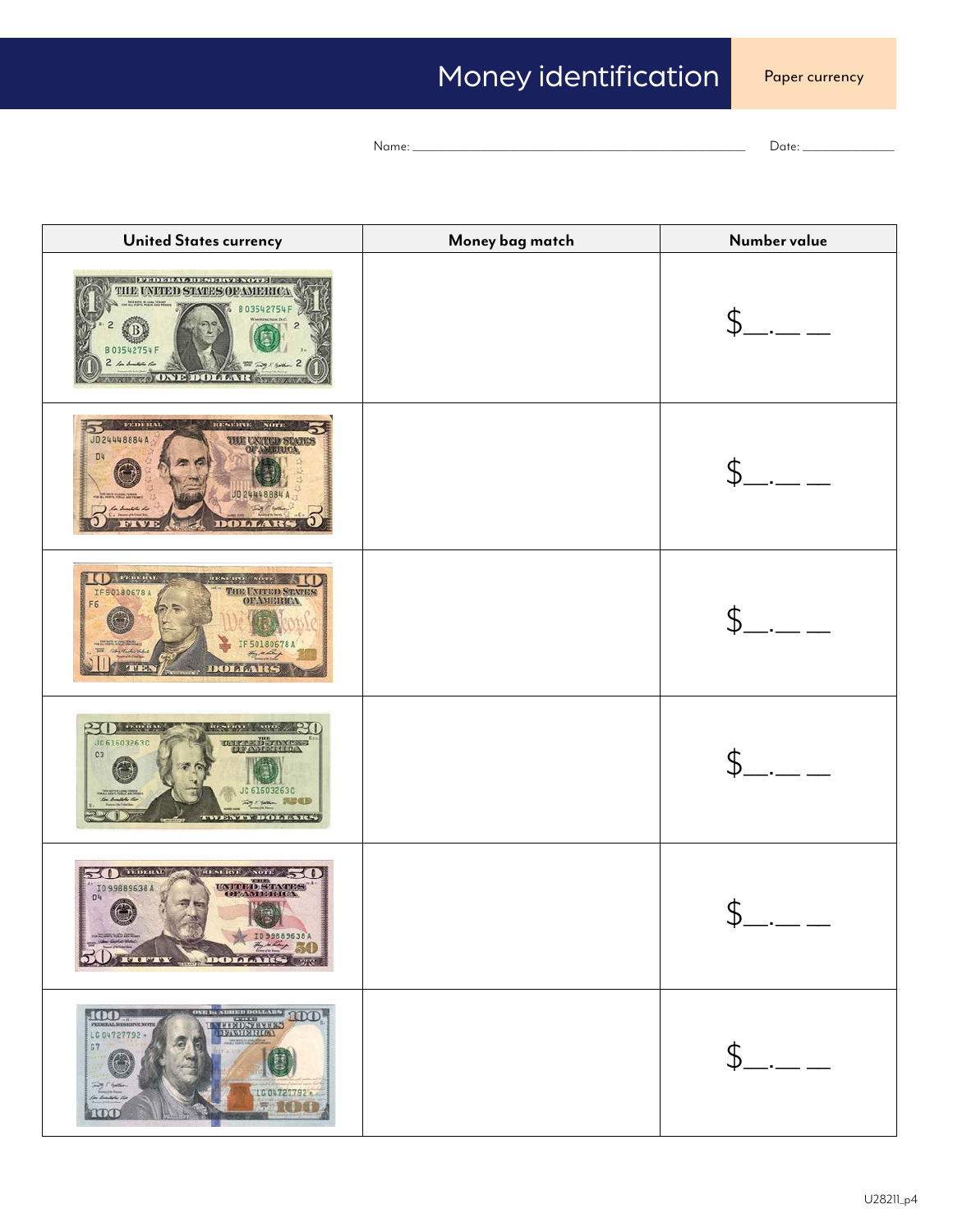## Money identification

Coins

Name: \_\_\_\_\_\_\_\_\_\_\_\_\_\_\_\_\_\_\_\_\_\_\_\_\_\_\_\_\_\_\_\_\_\_\_\_\_\_\_\_\_\_\_\_\_\_\_\_\_\_\_\_\_\_\_\_\_\_\_\_\_\_\_\_\_\_\_\_\_ Date: \_\_\_\_\_\_\_\_\_\_\_\_\_\_\_\_\_\_\_

| <b>United States coins</b> | Money bag match | Number value                       |
|----------------------------|-----------------|------------------------------------|
|                            |                 | ¢<br>$\overline{\phantom{a}}$      |
|                            |                 | $\phi$<br>$\overline{\phantom{a}}$ |
|                            |                 | $\phi$<br>$\overline{\phantom{a}}$ |
|                            |                 | $\overline{\phantom{a}}$<br>¢      |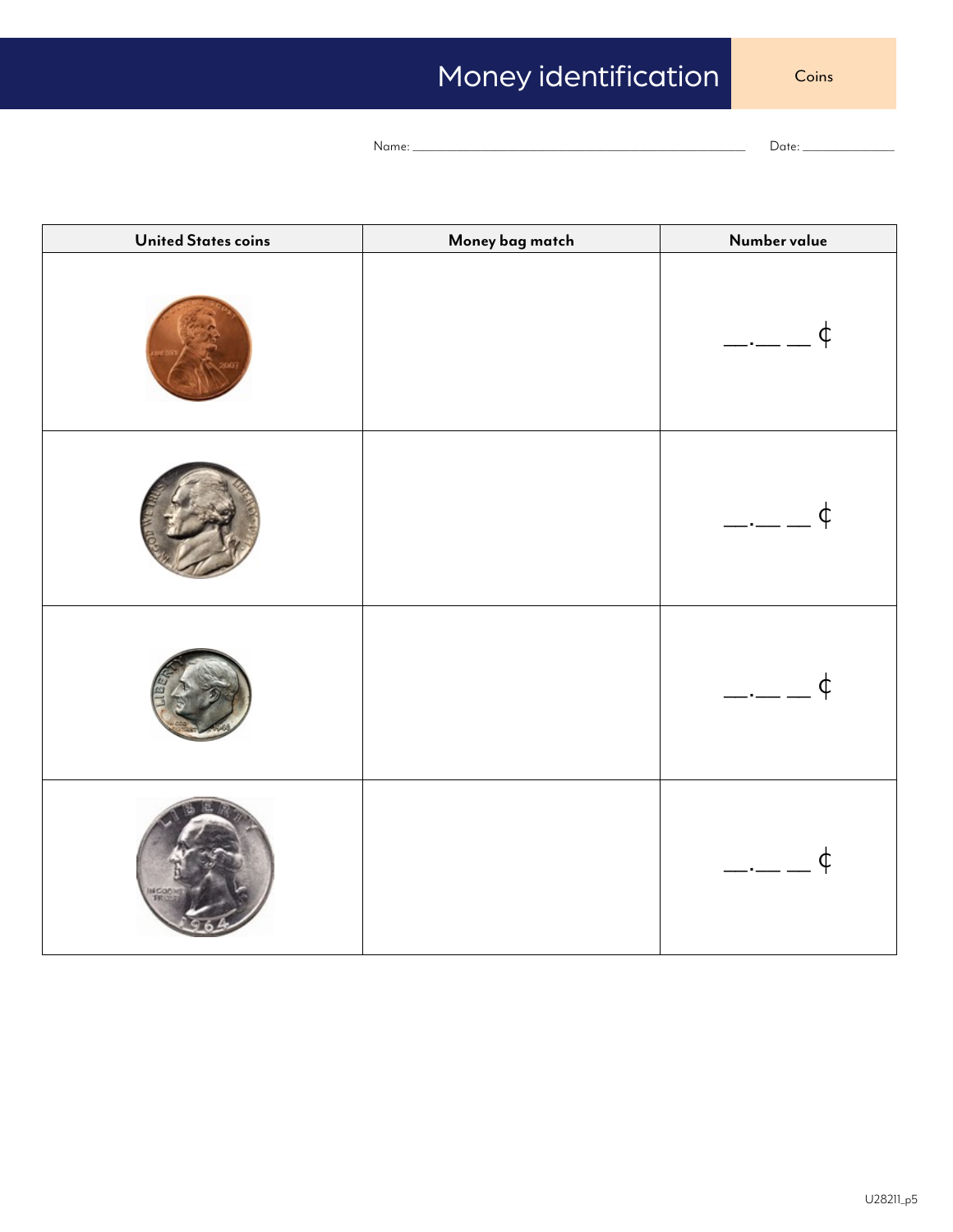```
Name: _____________________________________________________________________ Date: ___________________
```

| Money word problem                                                                                   | Money workspace                                                                                                                                                                                                                                                                                                                                                                                                                                                                                                                                                                                                                                | Number value |
|------------------------------------------------------------------------------------------------------|------------------------------------------------------------------------------------------------------------------------------------------------------------------------------------------------------------------------------------------------------------------------------------------------------------------------------------------------------------------------------------------------------------------------------------------------------------------------------------------------------------------------------------------------------------------------------------------------------------------------------------------------|--------------|
| You have 3 pennies and 1 dime. How<br>much money do you have in total?                               |                                                                                                                                                                                                                                                                                                                                                                                                                                                                                                                                                                                                                                                |              |
| You have 2 nickels and 1 quarter. How<br>much money do you have in total?                            |                                                                                                                                                                                                                                                                                                                                                                                                                                                                                                                                                                                                                                                |              |
| You have 3 quarters, 1 nickel, and<br>2 pennies. How much money do you<br>have in total?             |                                                                                                                                                                                                                                                                                                                                                                                                                                                                                                                                                                                                                                                |              |
| You have I quarter, 2 dimes, I nickel,<br>and 3 pennies. How much money do you<br>have in total?     |                                                                                                                                                                                                                                                                                                                                                                                                                                                                                                                                                                                                                                                |              |
| You have 4 dollar bills, 1 quarter, 4 dimes,<br>and I penny. How much money do you<br>have in total? | 1201010-0120-020-020-020-020-0<br>Первона и се на половина на селото на примере<br><b>THE UNITED STATES OF AMERICA</b><br>803542754<br>B)<br><b>Reveal</b><br>B03542754F<br>2.44<br><b>WEST COMPA</b><br><b>APAC DNE DOLLAR GELLA</b><br><b>NEW YORK OF A REAL PROPERTY OF A REAL PROPERTY</b><br>THE UNITED STATES OF AMERICA<br>803542754<br>ওয়া<br>B03542754F<br>$2 \nightharpoonup \nightharpoonup$<br><b>SECOND</b><br><b>ABOUT DESCRIPTION IN AN ARTISTS</b><br><b>CHILDREN ARTISTS AND ARTISTS</b><br>THE UNITED STATES OF AMERICA<br>803542754<br>KB)<br>B03542754F<br>2 de duces de<br><b>WORKSH</b><br><b>DATE DOLLAR OF BULLET</b> |              |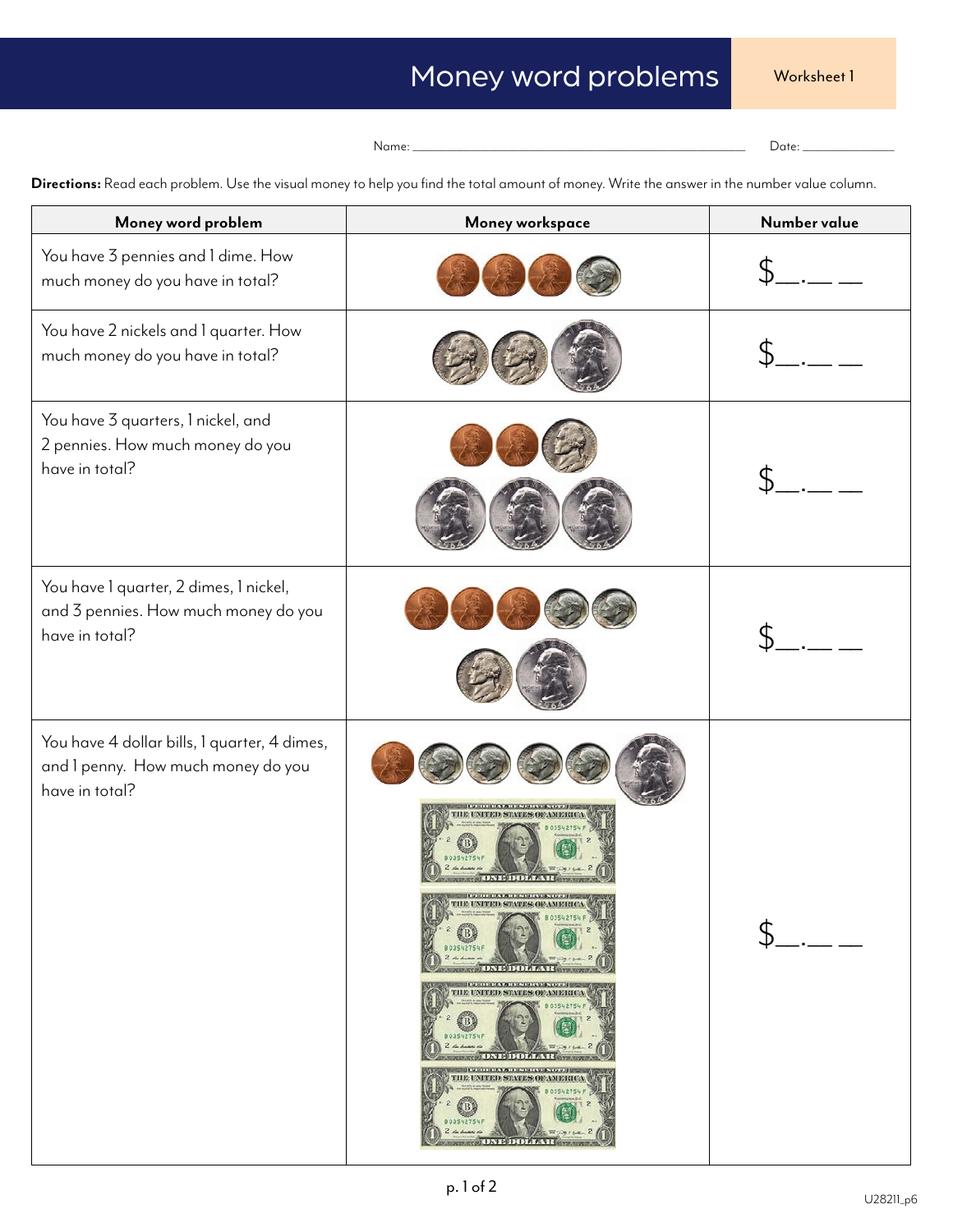| Money word problem                                                                              | Money workspace                                                                                                                                                                                                                                                             | Number value |
|-------------------------------------------------------------------------------------------------|-----------------------------------------------------------------------------------------------------------------------------------------------------------------------------------------------------------------------------------------------------------------------------|--------------|
| You have 5 quarters, 1 nickel, and 1 dime.<br>How much money do you have in total?              |                                                                                                                                                                                                                                                                             |              |
| You have 2 dollars, I quarter, I dime,<br>and I nickel. How much money do you<br>have in total? | <b>THE UNITED STATES OF AMERI</b><br><b>HE UNITED STATES OF AMERIC</b>                                                                                                                                                                                                      |              |
| You have 1 dime, 3 nickels, and 4 pennies.<br>How much money do you have in total?              |                                                                                                                                                                                                                                                                             |              |
| You have I dollar, 10 dimes, and 2 pennies.<br>How much money do you have in total?             | <b><i><u>INTERNATIONAL PROPERTY OF A STATE OF A STATE OF A STATE OF A STATE OF A STATE OF A STATE OF A STATE OF A STATE OF A STATE OF A STATE OF A STATE OF A STATE OF A STATE OF A STATE OF A ST</u></i></b><br>IE UNITED STATES OF AMERI<br>80354275<br><b>DY HOOF AN</b> |              |
| You have 3 dollar bills, 2 quarters, and<br>I dime. How much money do you have<br>in total?     | <b>IN A RELEASED FOR THE REPORT OF A RELEASED FOR THE </b><br>THE UNITED STATES OF AMERIC<br>03542754<br>и калантализация скаждую ани<br>THE UNITED STATES OF AMERI-<br><b>INVESTIGATION CONTINUES INTO A REPORT</b><br>THE UNITED STATES OF AMERIC                         |              |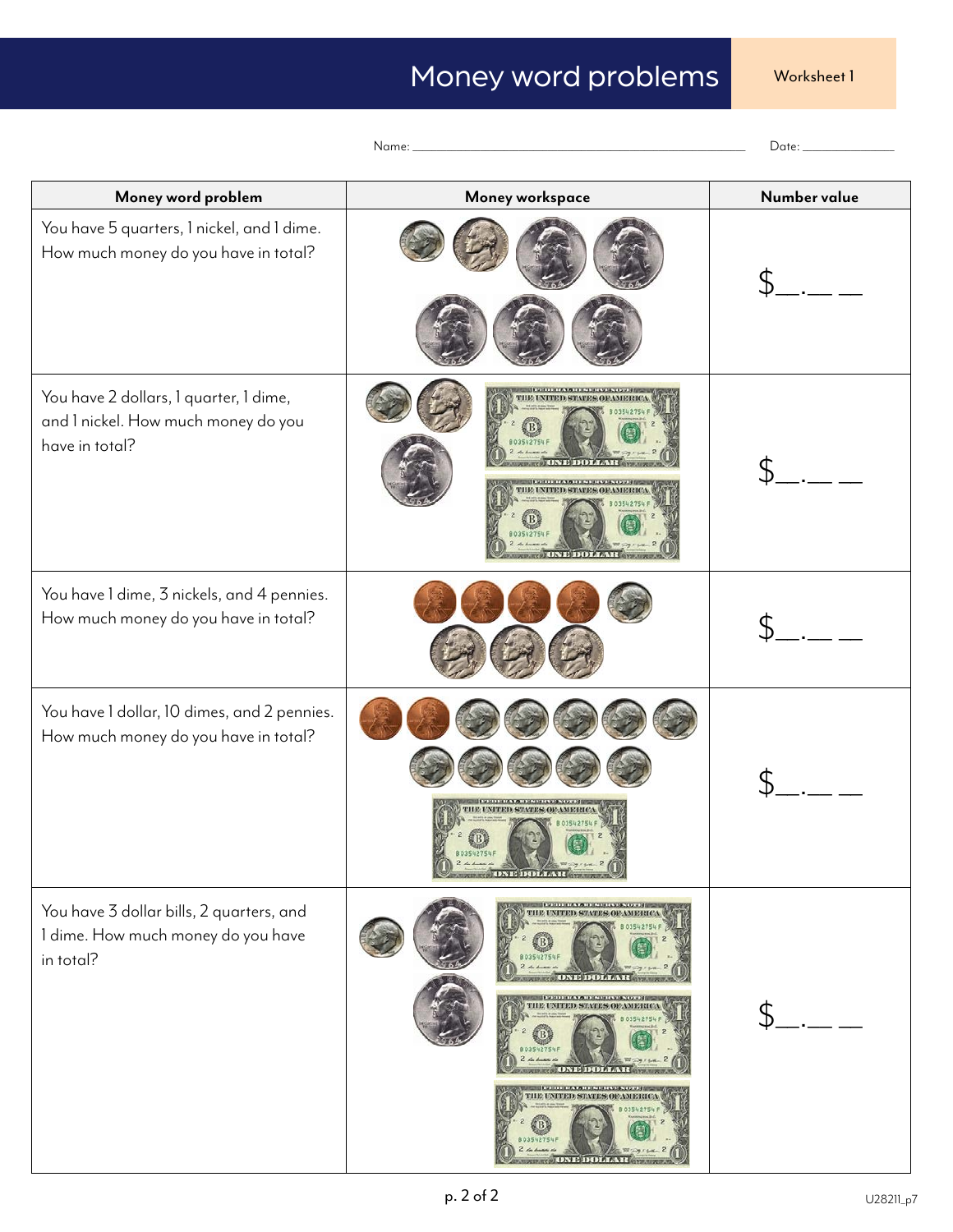Name: \_\_\_\_\_\_\_\_\_\_\_\_\_\_\_\_\_\_\_\_\_\_\_\_\_\_\_\_\_\_\_\_\_\_\_\_\_\_\_\_\_\_\_\_\_\_\_\_\_\_\_\_\_\_\_\_\_\_\_\_\_\_\_\_\_\_\_\_\_ Date: \_\_\_\_\_\_\_\_\_\_\_\_\_\_\_\_\_\_\_

| Money word problem                                                                               | Money bag workspace | Number value |
|--------------------------------------------------------------------------------------------------|---------------------|--------------|
| You have 3 pennies and 1 dime.<br>How much money do you have in total?                           |                     |              |
| You have 2 nickels and 1 quarter.<br>How much money do you have in total?                        |                     |              |
| You have 3 quarters, 1 nickel, and<br>2 pennies. How much money do you<br>have in total?         |                     |              |
| You have I quarter, 2 dimes, I nickel,<br>and 3 pennies. How much money do<br>you have in total? |                     |              |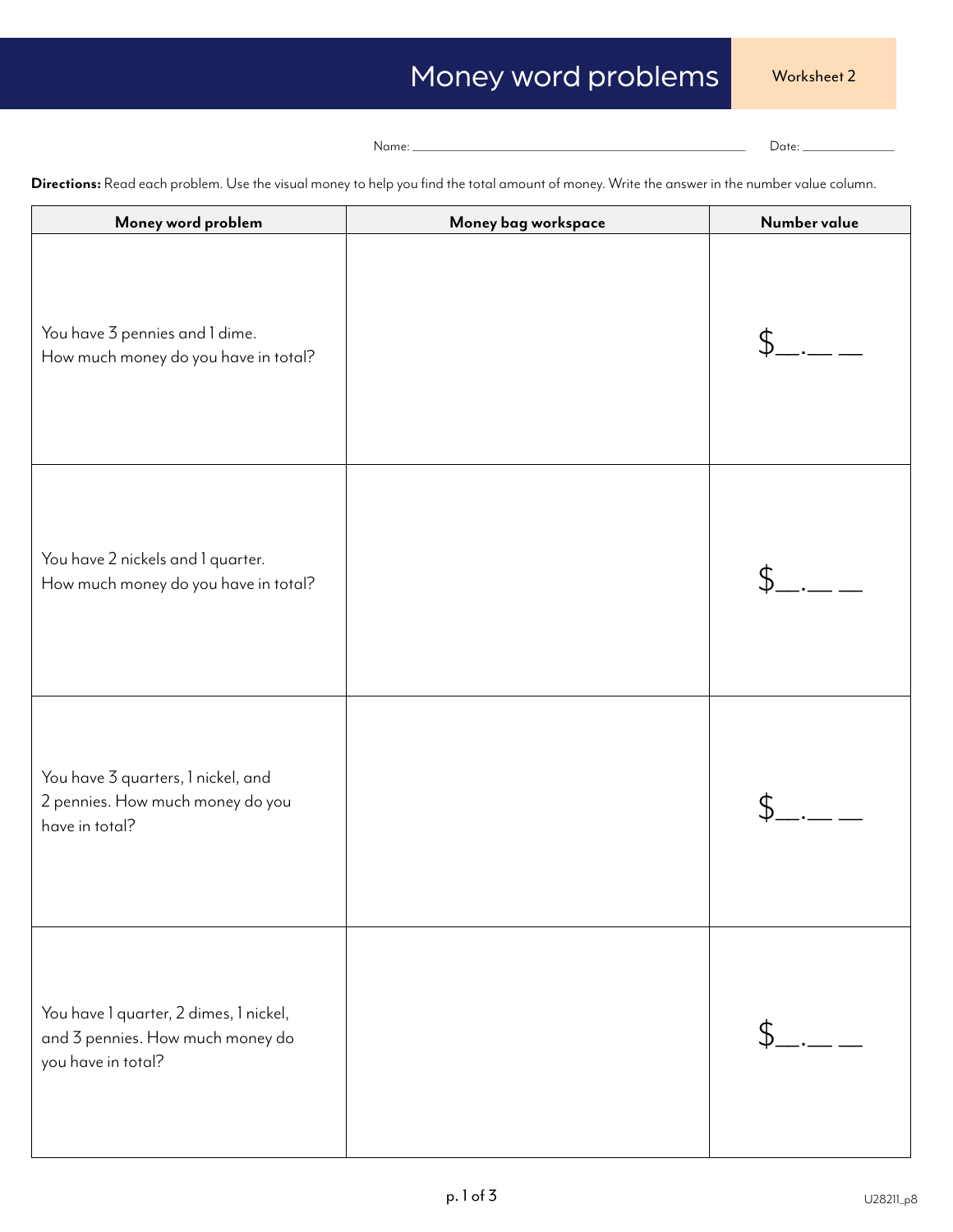Name: \_\_\_\_\_\_\_\_\_\_\_\_\_\_\_\_\_\_\_\_\_\_\_\_\_\_\_\_\_\_\_\_\_\_\_\_\_\_\_\_\_\_\_\_\_\_\_\_\_\_\_\_\_\_\_\_\_\_\_\_\_\_\_\_\_\_\_\_\_ Date: \_\_\_\_\_\_\_\_\_\_\_\_\_\_\_\_\_\_\_

| Money word problem                                                                                   | Money bag workspace | Number value |
|------------------------------------------------------------------------------------------------------|---------------------|--------------|
| You have 4 dollar bills, 1 quarter,<br>4 dimes, and I penny. How much<br>money do you have in total? |                     | \$           |
| You have 5 quarters, 1 nickel, and 1 dime.<br>How much money do you have in total?                   |                     | \$           |
| You have 2 dollars, I quarter, I dime,<br>and Inickel. How much money do you<br>have in total?       |                     | \$           |